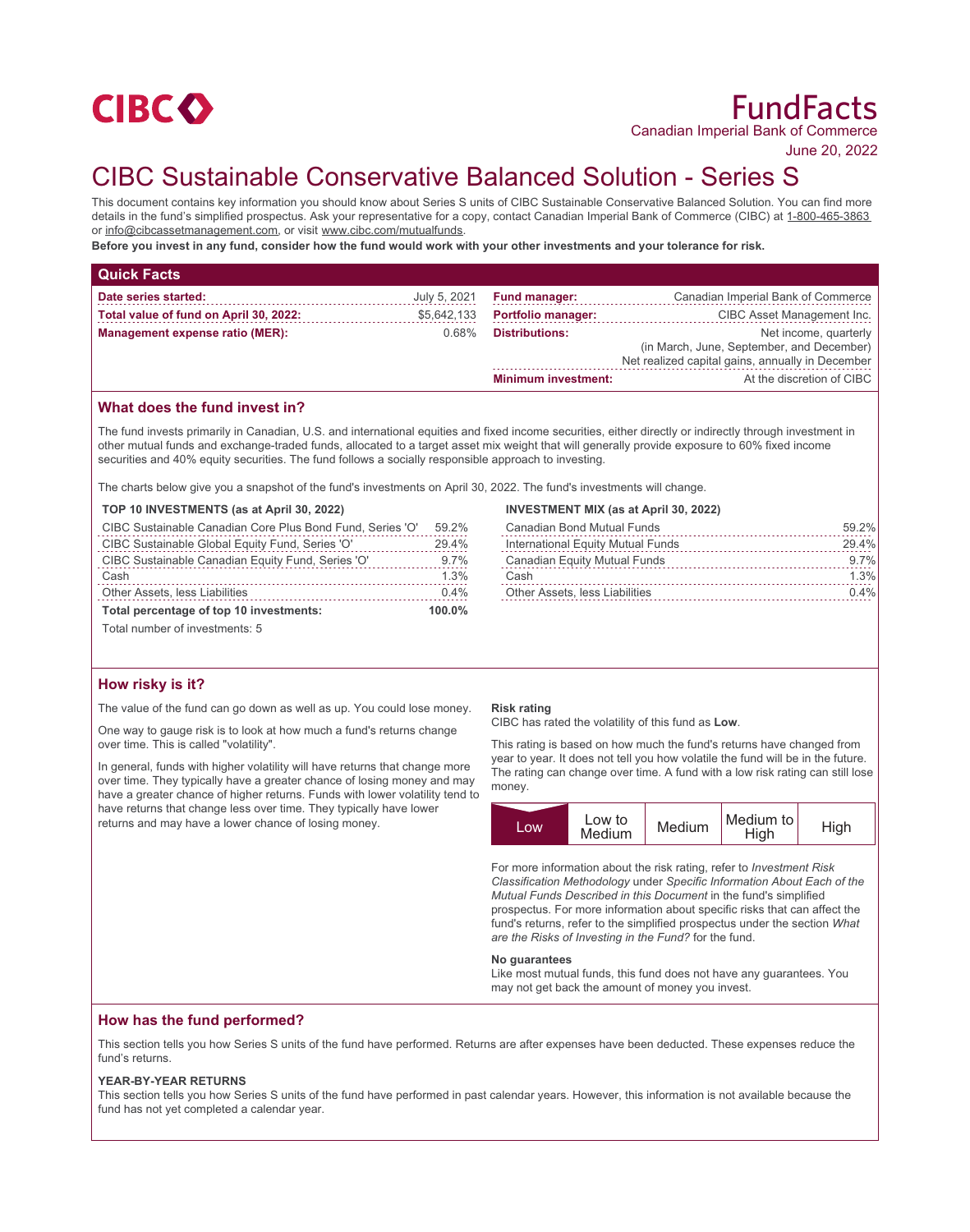## **BEST AND WORST 3-MONTH RETURNS**

This section shows the best and worst returns for Series S units of the fund in a 3-month period. However, this information is not available because the fund has not yet completed a calendar year.

### **AVERAGE RETURN**

This section shows the value and annual compounded rate of return of a hypothetical \$1,000 investment in Series S units of the fund. However, this information is not available because the fund has not yet completed 12 consecutive months.

| Who is this fund for?                                                                                                                                                                     | A word about tax                                                                                                                                                                                                                                                                                                                                                               |
|-------------------------------------------------------------------------------------------------------------------------------------------------------------------------------------------|--------------------------------------------------------------------------------------------------------------------------------------------------------------------------------------------------------------------------------------------------------------------------------------------------------------------------------------------------------------------------------|
| Investors who:<br>• want a fund with a socially responsible approach to investing;<br>• are seeking income and some long-term capital growth; and<br>• are investing for the medium term. | In general, you will have to pay income tax on any money you make on a<br>fund. How much you pay depends on the tax laws where you live and<br>whether or not you hold the fund in a registered plan such as a<br>Registered Retirement Savings Plan (RRSP) or a Tax-Free Savings<br>Account (TFSA).<br>Keep in mind that if you hold your fund in a non-registered plan, fund |
|                                                                                                                                                                                           | distributions are included in your taxable income, whether you receive<br>them in cash or have them reinvested.                                                                                                                                                                                                                                                                |

# **How much does it cost?**

The following tables show the fees and expenses you could pay to buy, own, and sell Series S units of the fund. The fees and expenses - including any commissions - can vary among series of a fund and among funds. Higher commissions can influence representatives to recommend one investment over another. Ask about other funds and investments that may be suitable for you at a lower cost.

# **1. SALES CHARGES**

There are no sales charges payable when you buy, switch, or sell Series S units of the fund.

## **2. FUND EXPENSES**

You don't pay these expenses directly. They affect you because they reduce the fund's returns.

As at December 31, 2021, the expenses for Series S units of the fund were 0.71% of its value. This equals \$7.10 for every \$1,000 invested.

|                                                                    |                                                                                                                                                                                                                                                                                     | Annual rate<br>(as a % of the fund's value) |
|--------------------------------------------------------------------|-------------------------------------------------------------------------------------------------------------------------------------------------------------------------------------------------------------------------------------------------------------------------------------|---------------------------------------------|
| Management expense ratio (MER)                                     | This is the total of the fund's management fee (including the trailing commission), fixed administration fee, and any<br>operating expenses not covered by the fixed administration fee (fund costs) for Series S units of the fund.                                                | 0.68%                                       |
| Trading expense ratio (TER)<br>These are the fund's trading costs. |                                                                                                                                                                                                                                                                                     | 0.03%                                       |
| <b>Fund expenses</b>                                               |                                                                                                                                                                                                                                                                                     | 0.71%                                       |
| More about the trailing commission<br>3. OTHER FEES                | No trailing commission is paid in respect of Series S units.                                                                                                                                                                                                                        |                                             |
|                                                                    | You may have to pay other fees when you buy, hold, sell, switch, or convert units of the fund.                                                                                                                                                                                      |                                             |
| Fee                                                                | What you pay                                                                                                                                                                                                                                                                        |                                             |
| Short-term trading fee                                             | Up to 2% of the value of units you sell or switch within 30 days of buying them. This fee goes to the fund.                                                                                                                                                                         |                                             |
| Switch fee                                                         | If you sell units of the fund to buy units of another fund, you may pay a switch fee of up to 2% of the value of units you<br>switch through a representative's firm other than CIBC Securities Inc. or CIBC Investor Services Inc. This fee goes to<br>your representative's firm. |                                             |